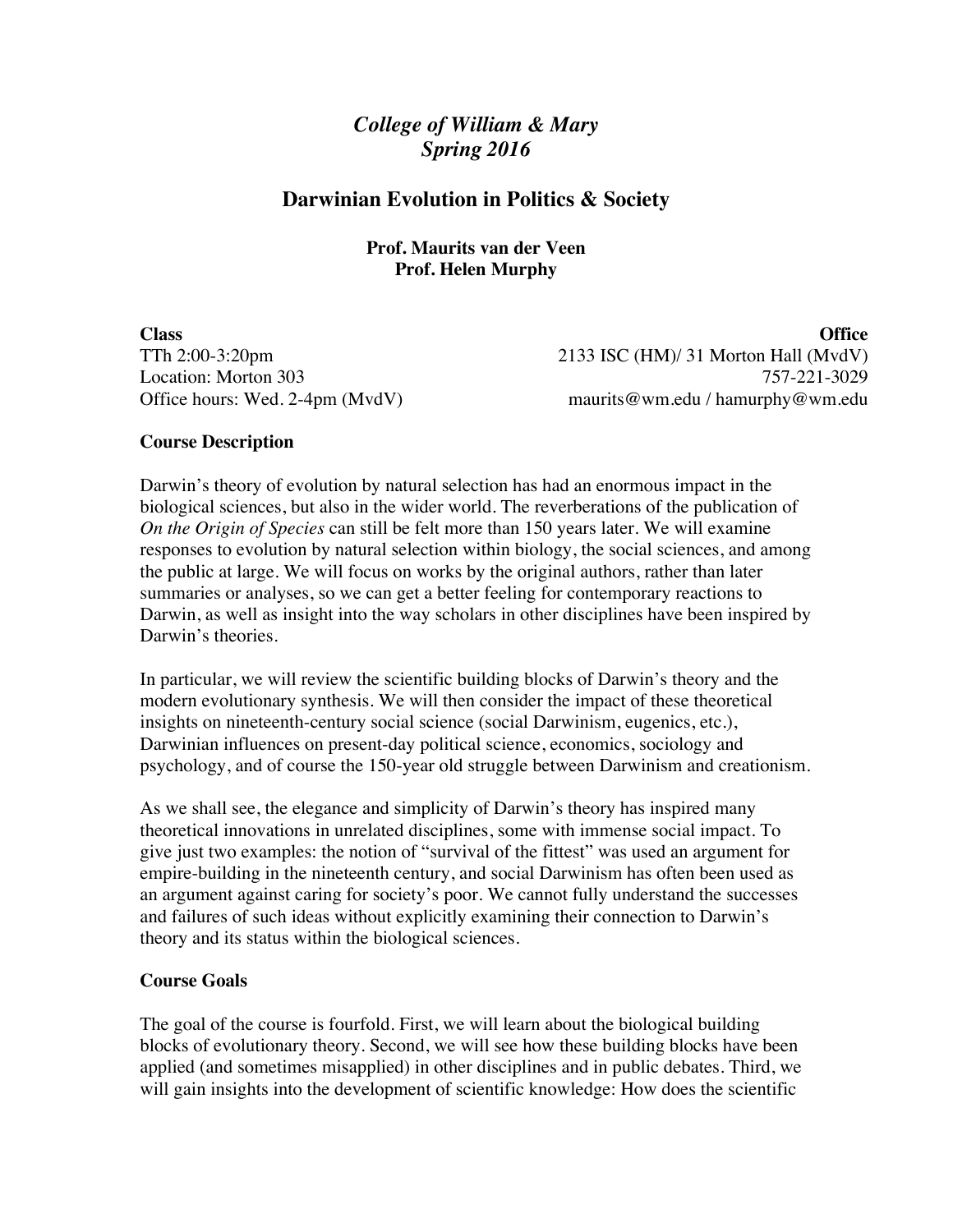method work? How does knowledge accumulate (or not) over time? And how important is empirical evidence in all this? Fourth, we will continue the lifelong process of learning to express ideas through the written word and oral communication.

# **Course Requirements and Assignments**

*This is a seminar, so you must do all the reading ahead of time and be prepared to discuss it in class.* The more you have thought about the readings and their implications, the more interesting and successful our class discussions will be. You are required to submit an informal response to the readings (key points made in the readings, interesting quotations, questions you have) to prof. van der Veen no later than 9am on the day of class (by email).

A portion of most class sessions will be devoted to building communication skills. Among others, we will do some writing and presentation exercises, and learn about the resources available at the library.

There will be three written assignments, two of which also feature a presentation component:

- 1. A short paper discussing an example in the media from the past 5 years in which Darwinian evolution is misrepresented (2-3 pages), and a brief in-class presentation (Powerpoint or similar) on the same topic.
- 2. A book review of a book on some aspect of the interaction between Darwinian evolution and the social sciences (5-6 pages).
- 3. A research paper on some issue covered in the course (approx. 15 pages), and an in-class presentation of your argument & findings.

*You are required to hand in a draft of all writing assignments*. Failure to submit a draft will result in an automatic deduction of one letter grade, as will each day the final assignment is late.

# **Grades**

The grade breakdown for the class is: 25% participation (this includes written discussion points and in-class participation) 15% assignment on misrepresentation of evolution 20% book review 40% final paper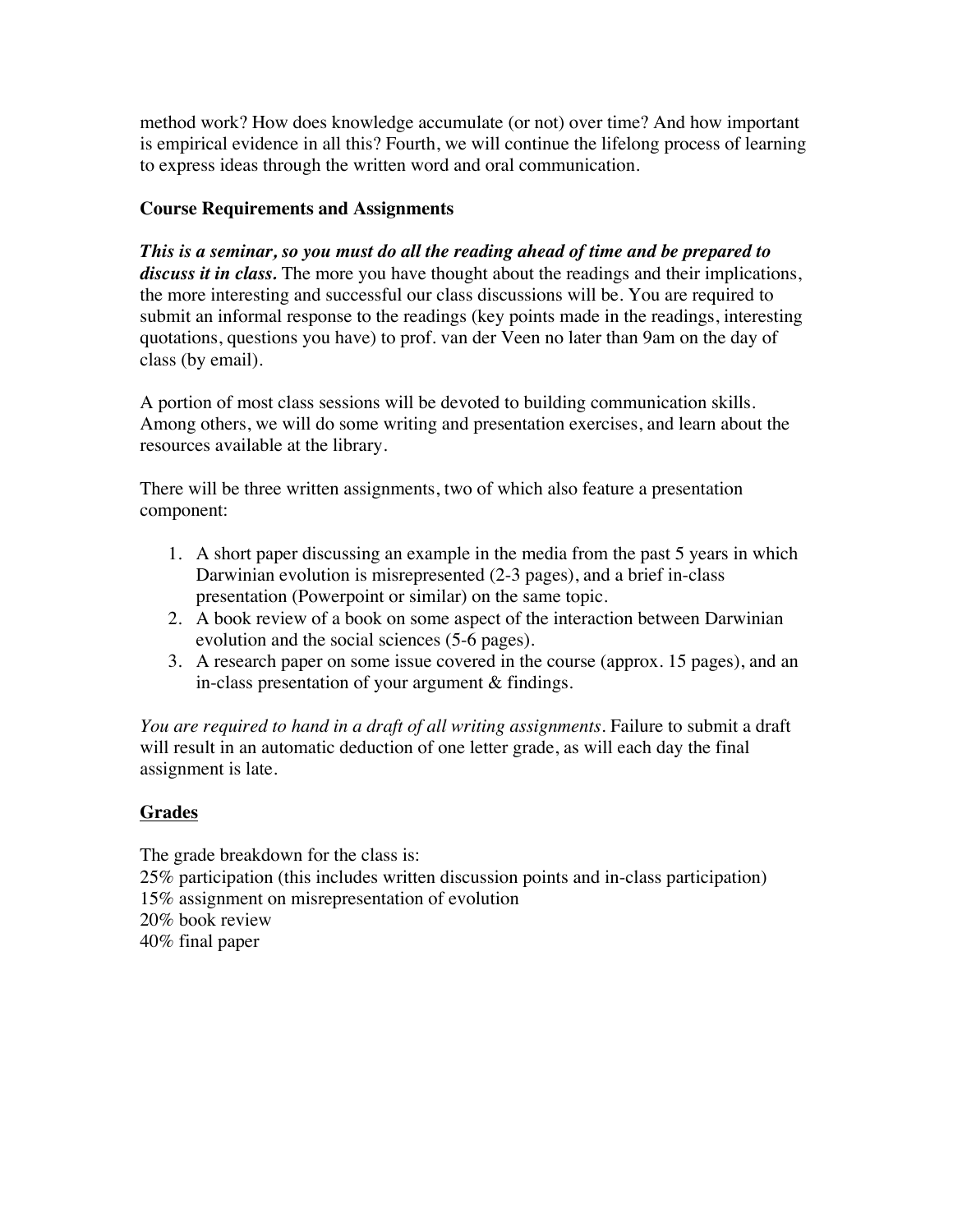# **Attendance**

Attendance is mandatory. Three unexcused absences will result in a decrease of the final grade by one full letter grade. Excused absences include those with appropriate documentation and those arranged with one of us. You need to let one of us know ahead of time if you cannot make a class! Similarly, if you need an extension on your written assignments, let one of us know in advance. Assuming you have good reasons for absence or extension requests, we are likely to be accommodating.

# **Additional Policies & Comments**

Since this is a seminar class, it is important that we all feel comfortable participating. Remember to help make the atmosphere one of mutual respect in which all voices and ideas can be heard.

We take violations of academic honesty very seriously. All academic work must meet the standards set out in the Honor Code. In particular, if you commit plagiarism on a written assignment and we discover it, we will report the violation to the Dean's office, with all the potential repercussions that implies. The key point is that the work you submit must be your own — not that of a fellow student, nor that of someone whose work you found in the library or online. An important goal of this course is to help you improve your writing skills; we do not expect the first draft of any assignment to be perfect, but we do expect it to be yours!

Prof. van der Veen's office hours are Wednesdays 2-4pm. Please do stop by if you have any questions on the reading material, the writing assignments, or the course in general. If you need to reach either of us to make an appointment, just email or see us before or after class.

# **Texts and Other Readings**

There is one required text for the course, available at the W&M Bookstore: Coyne, Jerry. 2009. *Why Evolution is True*. New York: Viking.

All additional readings are available online, on the Blackboard site for the course, or through the electronic journals feature of the W&M library website.

For our writing exercises and discussions, we will be relying heavily on the material in the following book:

Booth, Wayne C., Gregory G. Colomb, and Joseph M. Williams. 2008. *The Craft of Research*, 3rd. ed. Chicago, IL: University of Chicago Press.

You are not required to buy this title; you can access it online through the Swem website. However, it is not an expensive book to buy, and you may get more from it if you're able to carry it around and mark it up, so we recommend you consider buying it.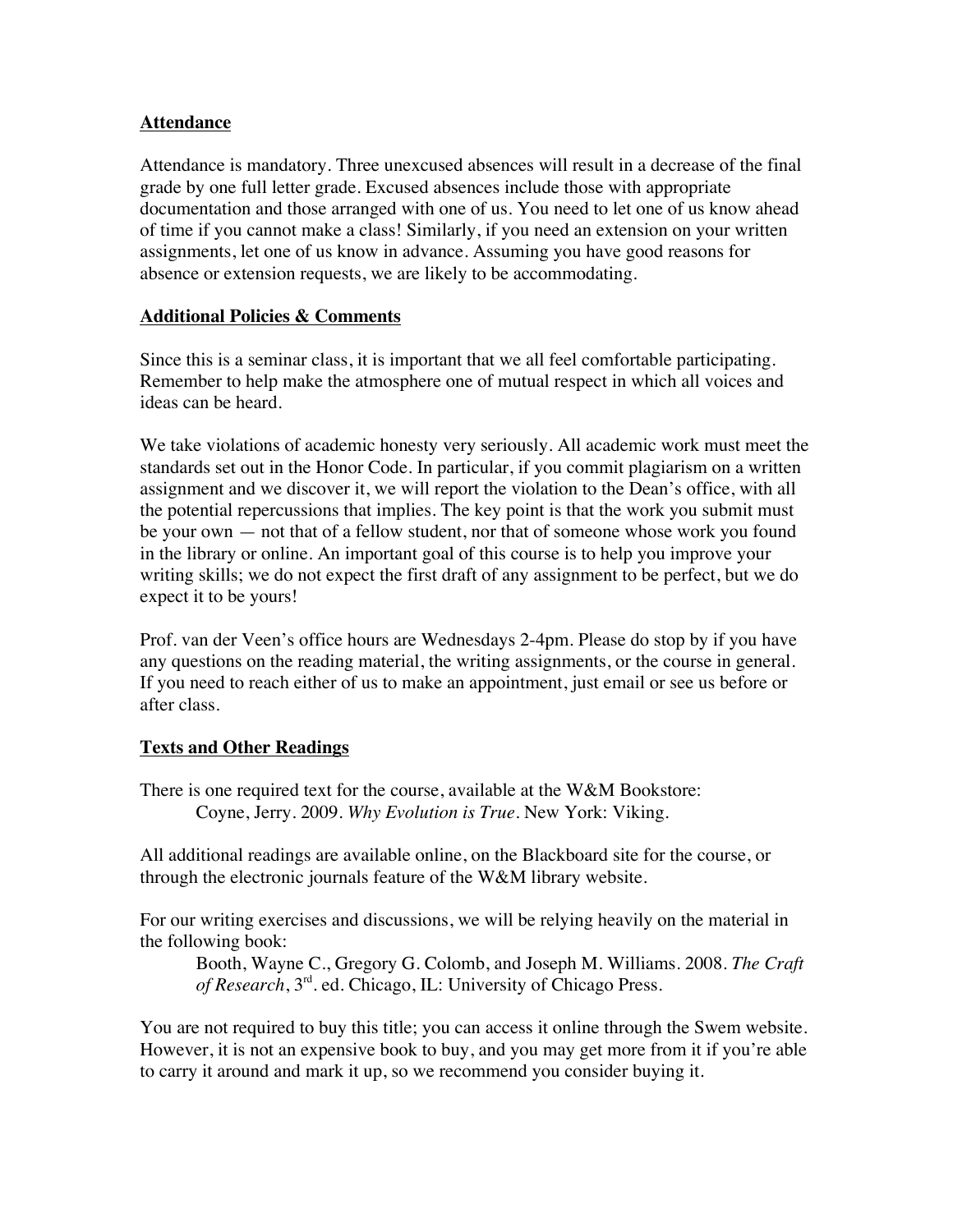#### **Calendar**

*— Check Blackboard for selections to read from works marked with an asterisk (\*) —*

## **I. The "discovery" of evolution**

- Thu. Jan. 21 *Introduction; Darwin in the media*
- Tue. Jan. 26 *Before Darwin: Biology*

Writing for an audience

\* Paley, William. 1802. *Natural Theology.* \* Lamarck, Jean-Baptiste. 1809. *Philosophie zoologique.* (In translation).

## Thu. Jan. 28 *Before Darwin: Social sciences*

Writing: editing for content & style

\* Malthus, Thomas R. 1798. *An essay on the principles of population*. Spencer, Herbert. 1852 & 1864.

- \* "A theory of population, deduced from the general law of animal fertility."
- \* "The development hypothesis" *The Leader*, March 20, 1852, pp. 280-281.
- \* *Principles of Biology.* Part III: The evolution of life. Ch. 12 "Indirect equilibration."

# Tue. Feb. 2 *Darwin: On the Origin of Species (I)*

 $19<sup>th</sup>$ -century scientific writing

Darwin, Charles. 1859. *On the origin of species* (first edition). Introduction & chapters 1-2.

## Thu. Feb. 4 *Darwin: On the Origin of Species (II)*

Library: rare books

Darwin, Charles. 1859. *On the origin of species* (first edition)*.* Chapters 3-4, 14.

## **II. Early reactions in the social sciences**

|                                                                                    |  |  | Tue. Feb. 9 Social Darwinism and the origins of eugenics      | Draft 1 due         |  |
|------------------------------------------------------------------------------------|--|--|---------------------------------------------------------------|---------------------|--|
|                                                                                    |  |  |                                                               | Sample presentation |  |
| Galton, Francis. 1865. "Hereditary Talent and Character." Macmillan's              |  |  |                                                               |                     |  |
|                                                                                    |  |  | <i>Magazine</i> , 12: 157-166, 318-327.                       |                     |  |
| Greg, William R. 1868. "On the failure of 'natural selection' in the case of man." |  |  |                                                               |                     |  |
|                                                                                    |  |  | <i>Fraser's Magazine</i> , Sept. pp. 353-362.                 |                     |  |
|                                                                                    |  |  | Recommended                                                   |                     |  |
|                                                                                    |  |  | Paul, Diane B. 2006. "Darwin, social Darwinism and eugenics." |                     |  |
|                                                                                    |  |  | Chapter 9 in the <i>Cambridge Companion to Darwin</i> .       |                     |  |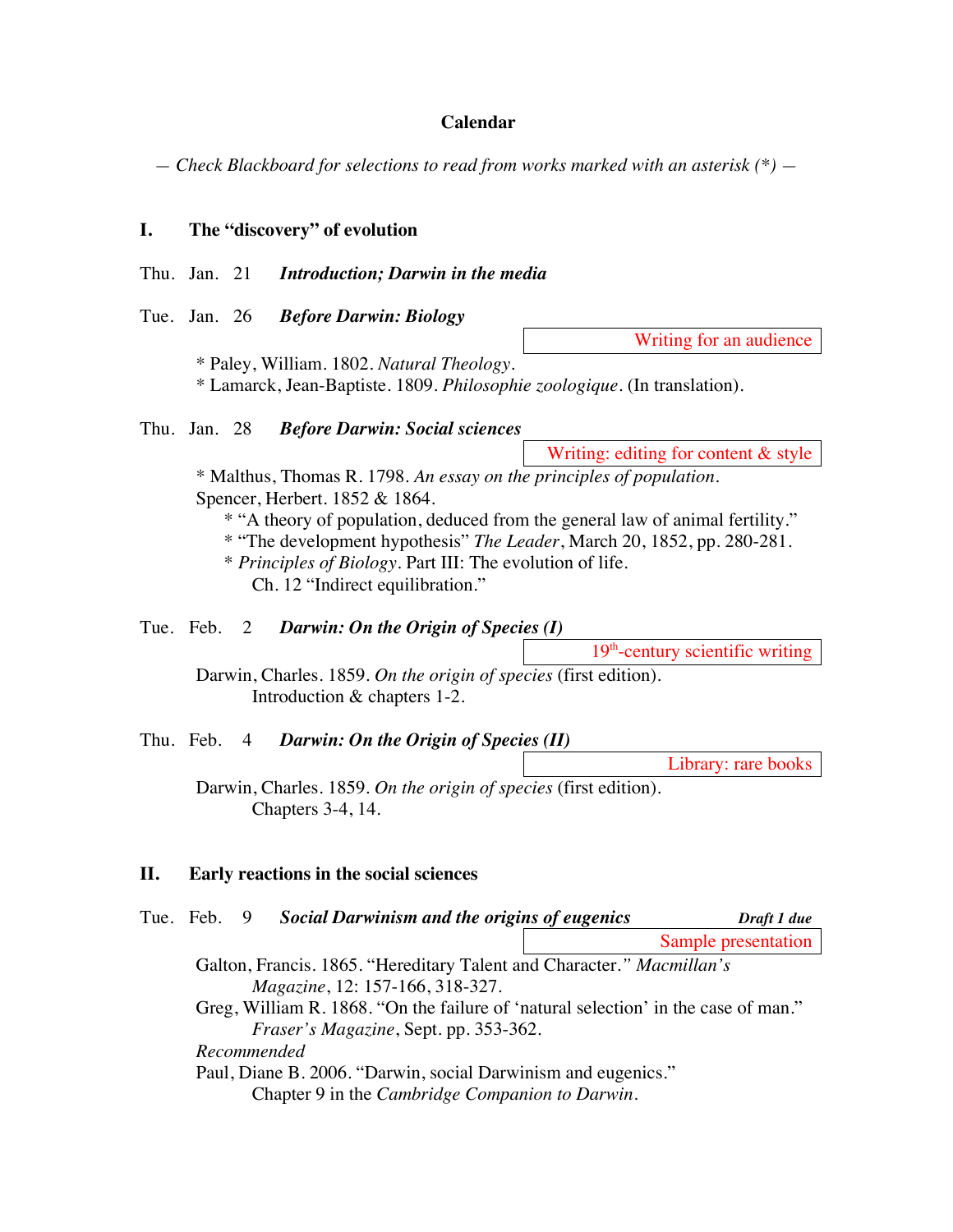Thu. Feb. 11 *Social Darwinism in Darwin and beyond*

Writing: common challenges

\* Darwin, Charles. 1871. *The Descent of Man.* Chapter V: "On the development of the intellectual and moral faculties during primeval and civilised times," pp. 158-184, and XXI "General summary and conclusion", pp. 402-405.

\* Pearson, Karl. *National life from the standpoint of science.* 1900.

\* Sumner, William Graham. "Sociology", in *War and other essays.* 1911. *Recommended*

\* Kidd, Benjamin. *Social Evolution.* 1894. Chapter 9 & concluding remarks

### Tue. Feb. 16 *Imperialism and war*

| Paper 1 due          |
|----------------------|
| <b>Presentations</b> |

\* Strong, Josiah. 1885. *Our country: Its possible future and its present crisis.*  Ovington, C.O. 1900. "War and evolution." *The Westminster Review,* 153: 411- 420.

Kellogg, Vernon. 1918. "War for evolution's sake." *Unpopular Review* 10: 146- 159.

#### *Recommended*

Burton, David H. 1965. "Theodore Roosevelt's Social Darwinism and his views on imperialism." *Journal of the History of Ideas* 26(1):103-118.

### Thu. Feb. 18 *Race and gender*

**Presentations** 

**Presentations** 

- Huxley, Thomas Henry. 1865. "Emancipation, black and white." *The Reader*, 20 May.
- \* Ward, Lester Frank. 1914. *Pure Sociology.* Excerpts on marriage & male sexual selection.
- \* Grant, Madison. 1918. *The passing of the great race.* Excerpts.

## Tue. Feb. 23 *Eugenics revisited*

- \* Sanger, Margaret. 1919. "Birth Control and Racial Betterment." *Birth Control Review*
- \* Pearl, Raymond. 1927. "The biology of superiority." *The American Mercury.*
- \* Buck v. Bell, 1927 Supreme Court case. Selected documents.

(including governor Warner's 2002 apology for Virginia's eugenics law) Muller, H.J. 1933. "The dominance of economics over eugenics." *The Scientific* 

*Monthly*, 37(1): 40-47.

### *Recommended*

Brown, Frank Overton, Jr. 2013. "Three generations." *Virginia Lawyer* 62: June/July: 26-32.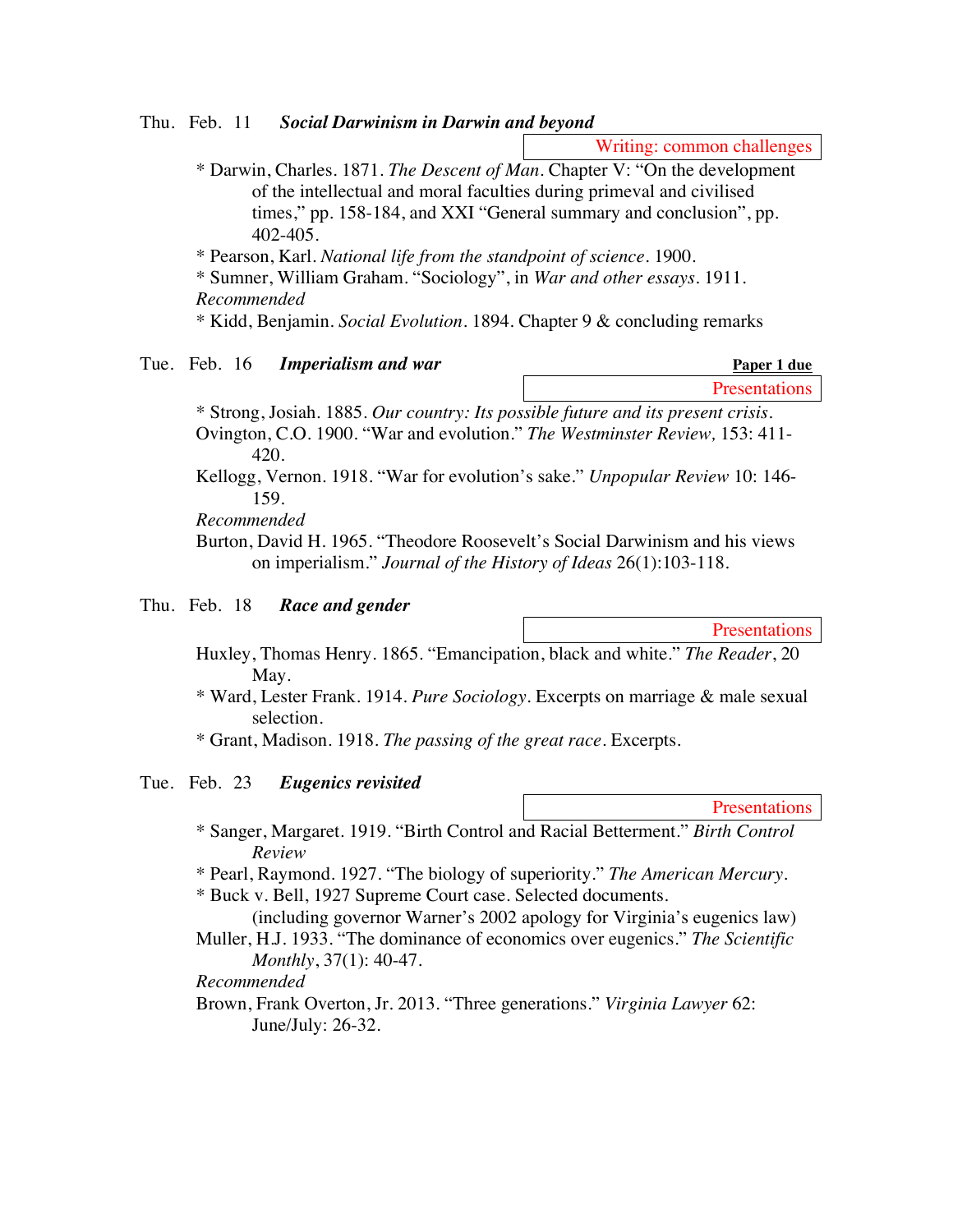Thu. Feb. 25 *The Scopes trial Book review draft due*

**In-class film:** *Inherit the Wind*

\* Moran, Jeffrey P. 2002. *The Scopes trial: A brief history with documents.* New York, NY: Bedford / St. Martin's.

### **III. The science of evolution**

#### Tue. Mar. 1 *Why evolution is true, part 1*

Coyne. *Why Evolution is True*. Introduction & chapters 1-4. *Recommended* Mayr, Ernst, and William B. Provine. 1981. "The evolutionary synthesis." *Bulletin of the American Academy of Arts and Sciences* 34(8):17-32.

#### Thu. Mar. 3 *Why evolution is true, part 2* **<b>Book review due**

Coyne. *Why Evolution is True*. Chapters 5-9. Provine, William B. 2001. *The theoretical origins of population genetics.* Afterword (pp. 197-205).

*March 8 & 10: Spring Break*

## **IV. Darwinism and the modern social sciences**

Tue. Mar. 15 *Game theory*

Selecting a paper topic

Maynard Smith, J., and G.R. Price. 1973. "The logic of animal conflict." *Nature*  246: 15-18.

Axelrod, Robert. 1984. *The evolution of cooperation*. Chapters 1-2, 9.

# Thu. Mar. 17 *Sociobiology & sociology*

Library: research tools

Wilson, Edward O. 1978. "Introduction: What is Sociobiology?" pp. 1-12 in Michael S. Gregory, Anita Silvers, and Diane Sutch, eds. *Sociobiology and Human Nature: An Interdisciplinary Critique and Defense.* San Francisco, CA: Jossey-Bass.

Daly, M., & Wilson, M. (1999). Darwinism and the roots of machismo. *Scientific American Presents, 10*(2), 8-14.

Van den Berghe, Pierre L. 1990. "Why most sociologists don't (and won't) think evolutionarily." *Sociological Forum* 5: 173-185.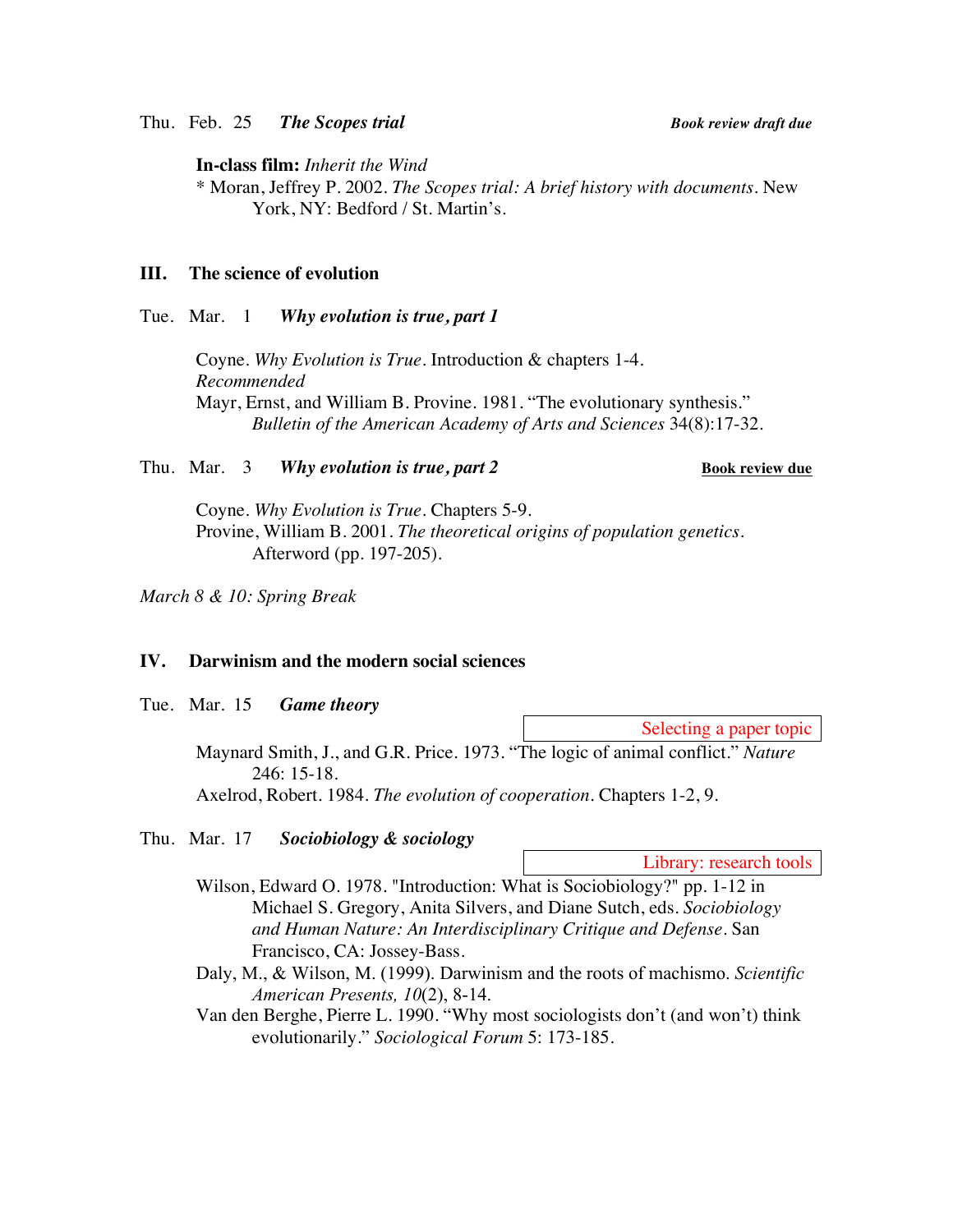Schmitt, David P. 2014. "Evaluating evidence of mate preference adaptations: How do we really know what *Homo sapiens sapiens* really want?" pp. 3- 39 in V.A. Weekes-Shackelford and T.K. Shackelford, eds. *Evolutionary perspectives on human sexual psychology and behavior.* New York: Springer. Gottlieb, Anthony. 2012. "It ain't necessarily so: How much do evolutionary stories reveal about the mind?" *The New Yorker*. \* Bering, Jesse. "Darwin's Rape Whistle". Slate.com January 13, 2011. plus a number of responses and counter-responses, all on Slate. *Recommended* Coyne, Jerry A. 2000. "Of vice and men: The fairy tales of evolutionary psychology." *The New Republic.*

Thu. Mar. 24 *Evolution and economics*

Readings TBD

Tue. Mar. 29 *Evolution and political science*

Readings TBD

## **VI. Public understandings of evolution today**

Thu. Mar. 31 *Idiocracy Paper outline due*

**In-class film:** *Idiocracy (selections)*

Tue. Apr. 5 *Creationism*

Writing: from question to thesis

\* Field, Arthur N. 1971 [1941]. *Why colleges bread communists, or: The evolution hoax exposed.* Selections.

Williams, Robert Charles. 1983. "Scientific creationism: An exegesis for a religious doctrine." *American Anthropologist* 85(1): 92-102.

Moore, J.A. 1974. "Creationism in California." *Daedalus* 103(3):173-189. \* Creationism and U.S. politicians. Some selections.

Thu. Apr. 7 *Intelligent design*

Writing: claims and evidence

\* Behe, Michael J. Some selections about "irreducible complexity." Coyne, Jerry, "The Faith that Dare Not Speak Its Name: The Case Against Intelligent Design", *The New Republic*, Aug 2005.

Writing: from topic to question

Research: finding & using sources

Tue. Mar. 22 *Evolutionary psychology and its discontents*

Bad *ad hoc* hypotheses